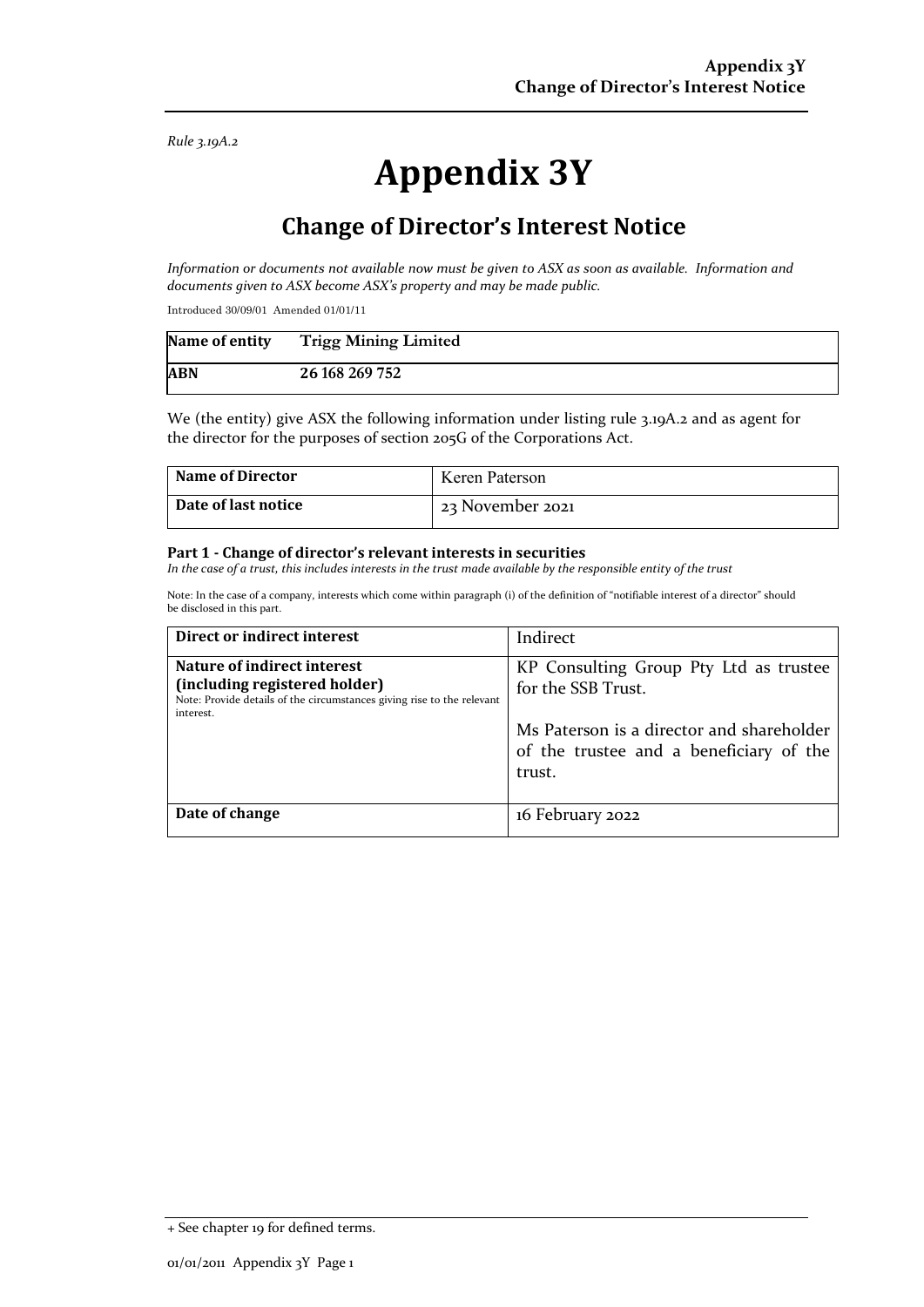| No. of securities held prior to change                                         | Direct                                                                                                                                             |
|--------------------------------------------------------------------------------|----------------------------------------------------------------------------------------------------------------------------------------------------|
|                                                                                | 1,450,000 Loan Shares <sup>1</sup>                                                                                                                 |
|                                                                                |                                                                                                                                                    |
|                                                                                | 52,000 Shares.                                                                                                                                     |
|                                                                                |                                                                                                                                                    |
|                                                                                | Indirect                                                                                                                                           |
|                                                                                | 3,248,000 Shares.                                                                                                                                  |
|                                                                                | 2,000,000 options exercisable at \$0.23 per<br>option on or before 7 January 2023<br>(Tranche 1 Director Options).                                 |
|                                                                                | 184,042 options exercisable at \$0.25 per<br>option on or before 31 October 2022<br>(TMGOA Options).                                               |
|                                                                                | 190,957 options exercisable at \$0.20 per<br>option on or before 15 July 2023 (TMGOB<br>Options).                                                  |
|                                                                                | Incentive Options FY <sub>21</sub> - 1,608,413<br>Director Options exercisable at \$0.149<br>vesting 23 November 2023 expiring 23<br>November 2026 |
|                                                                                | Incentive Options FY22 - 1,608,413<br>Director Options exercisable at \$0.149<br>vesting 23 November 2024 expiring 23<br>November 2026             |
| <b>Class</b>                                                                   | <b>Shares</b><br>1.                                                                                                                                |
|                                                                                | Options<br>2.                                                                                                                                      |
|                                                                                | 3. Options exercisable at \$0.15 per option<br>on or before 16 February 2024<br>(TMGOC Options)                                                    |
| Number acquired                                                                | 250,000 Shares<br>1.                                                                                                                               |
|                                                                                | 2. Nil                                                                                                                                             |
|                                                                                | 125,000 TMGOC Options<br>3.                                                                                                                        |
| Number disposed                                                                | Nil                                                                                                                                                |
| Value/Consideration                                                            | \$0.075 per Share<br>1.                                                                                                                            |
| Note: If consideration is non-cash, provide details and estimated<br>valuation | 2. Not applicable                                                                                                                                  |
|                                                                                | 3. Nil. Free-attaching options on a 1-for-2<br>basis under the Rights Issue                                                                        |

<sup>1 1,450,000</sup> Loan Shares were issued pursuant to the Company's Loan Funded Plan. Further details set out in Part 3 of Initial Director's Interest Notice lodged with ASX on 2 October 2019

<sup>+</sup> See chapter 19 for defined terms.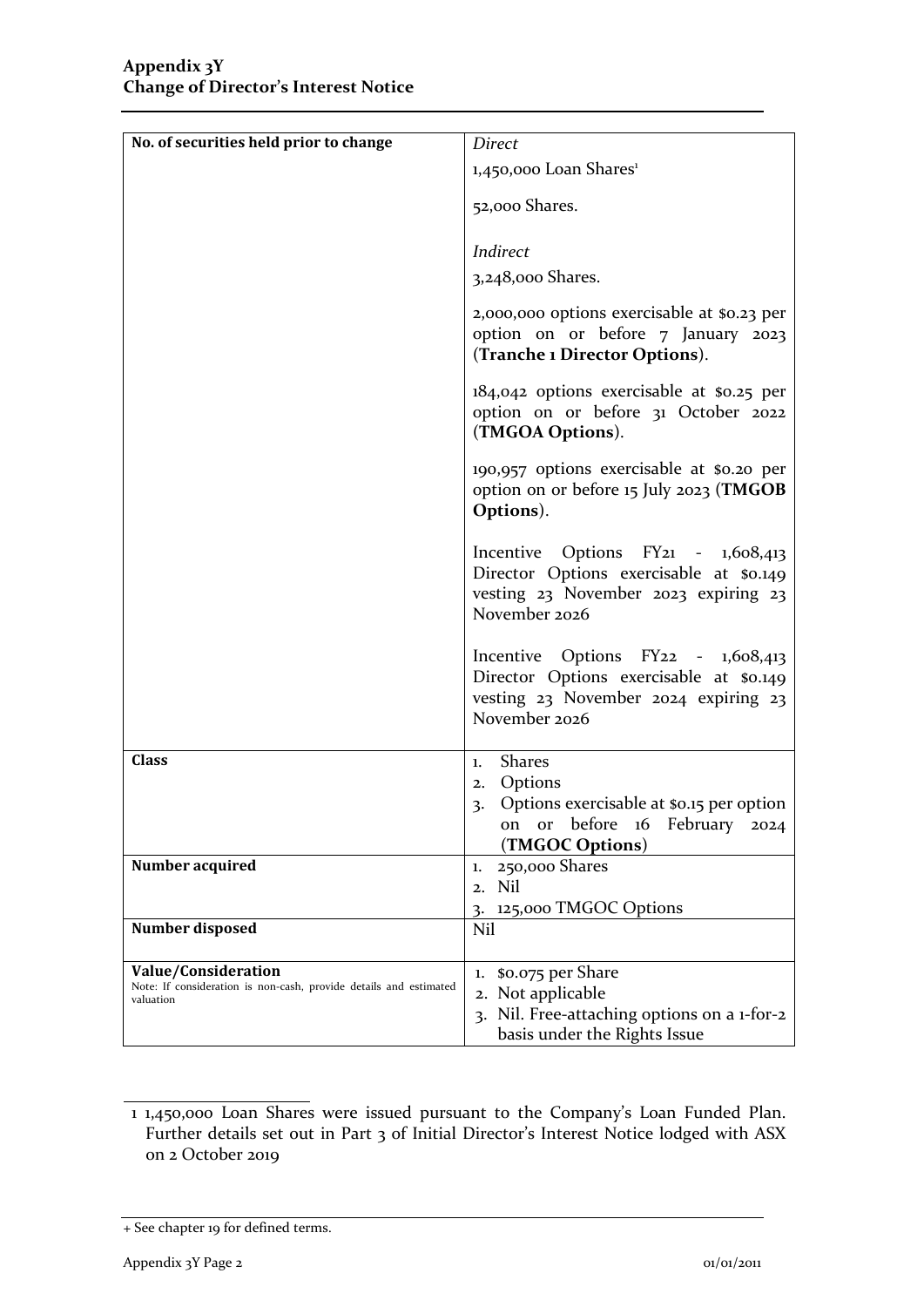| No. of securities held after change                                                                                                                                        | Direct                                                                                                                                                                                                                  |
|----------------------------------------------------------------------------------------------------------------------------------------------------------------------------|-------------------------------------------------------------------------------------------------------------------------------------------------------------------------------------------------------------------------|
|                                                                                                                                                                            | 1,450,000 Loan Shares                                                                                                                                                                                                   |
|                                                                                                                                                                            |                                                                                                                                                                                                                         |
|                                                                                                                                                                            | 52,000 Shares                                                                                                                                                                                                           |
|                                                                                                                                                                            |                                                                                                                                                                                                                         |
|                                                                                                                                                                            | Indirect                                                                                                                                                                                                                |
|                                                                                                                                                                            | 3,498,000 Shares                                                                                                                                                                                                        |
|                                                                                                                                                                            | 2,000,000 options exercisable at \$0.22 per<br>option on or before 7 January 2023<br>(Tranche 1 Director Options).                                                                                                      |
|                                                                                                                                                                            | 184,042 options exercisable at \$0.25 per<br>option on or before 31 October 2022<br>(TMGOA Options).                                                                                                                    |
|                                                                                                                                                                            | 190,957 options exercisable at \$0.20 per<br>option on or before 15 July 2023 (TMGOB<br>Options).                                                                                                                       |
|                                                                                                                                                                            | 125,000 options exercisable at \$0.15 per<br>option on or before 16 February 2024<br>(TMGOC Options).                                                                                                                   |
|                                                                                                                                                                            | Incentive Options FY21 - 1,608,413<br>Director Options exercisable at \$0.149<br>vesting 23 November 2023 expiring 23<br>November 2026                                                                                  |
|                                                                                                                                                                            | Incentive Options FY22 - 1,608,413<br>Director Options exercisable at \$0.149<br>vesting 23 November 2024 expiring 23<br>November 2026                                                                                  |
| Nature of change<br>Example: on-market trade, off-market trade, exercise of options,<br>issue of securities under dividend reinvestment plan, participation in<br>buy-back | 1. Participation in the Rights Issue<br>2. Exercise price of options were<br>amended upon completion of the<br>Entitlement Issue in accordance<br>with ASX Listing Rules 6.22.2<br>3. Participation in the Rights Issue |

#### **Part 2 – Change of director's interests in contracts**

Note: In the case of a company, interests which come within paragraph (ii) of the definition of "notifiable interest of a director" should be disclosed in this part.

| <b>Detail of contract</b>                           | Not applicable. |
|-----------------------------------------------------|-----------------|
| <b>Nature of interest</b>                           |                 |
| Name of registered holder<br>(if issued securities) |                 |

<sup>+</sup> See chapter 19 for defined terms.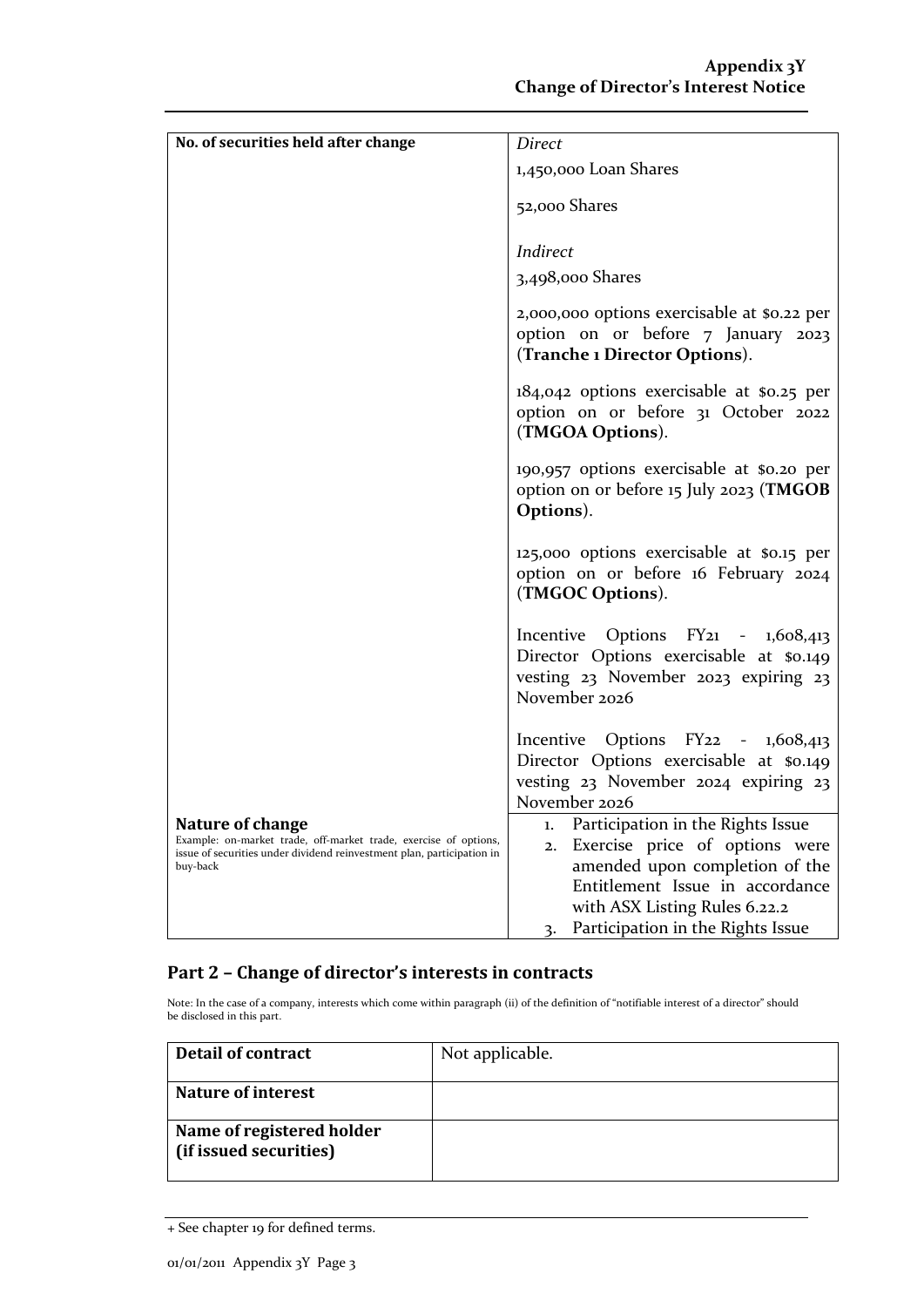| Date of change                                                                                                                                                                 |  |
|--------------------------------------------------------------------------------------------------------------------------------------------------------------------------------|--|
| No. and class of securities to<br>which interest related prior to<br>change<br>Note: Details are only required for a contract in<br>relation to which the interest has changed |  |
| Interest acquired                                                                                                                                                              |  |
|                                                                                                                                                                                |  |
| <b>Interest disposed</b>                                                                                                                                                       |  |
| Value/Consideration<br>Note: If consideration is non-cash, provide details<br>and an estimated valuation                                                                       |  |
| Interest after change                                                                                                                                                          |  |

## **Part 3 –** +**Closed period**

| Were the interests in the securities or contracts $\vert$ No                |  |
|-----------------------------------------------------------------------------|--|
| detailed above traded during a <sup>+</sup> closed period                   |  |
| where prior written clearance was required?                                 |  |
| If so, was prior written clearance provided to allow $\vert$ Not applicable |  |
| the trade to proceed during this period?                                    |  |
| If prior written clearance was provided, on what Not applicable             |  |
| date was this provided?                                                     |  |

<sup>+</sup> See chapter 19 for defined terms.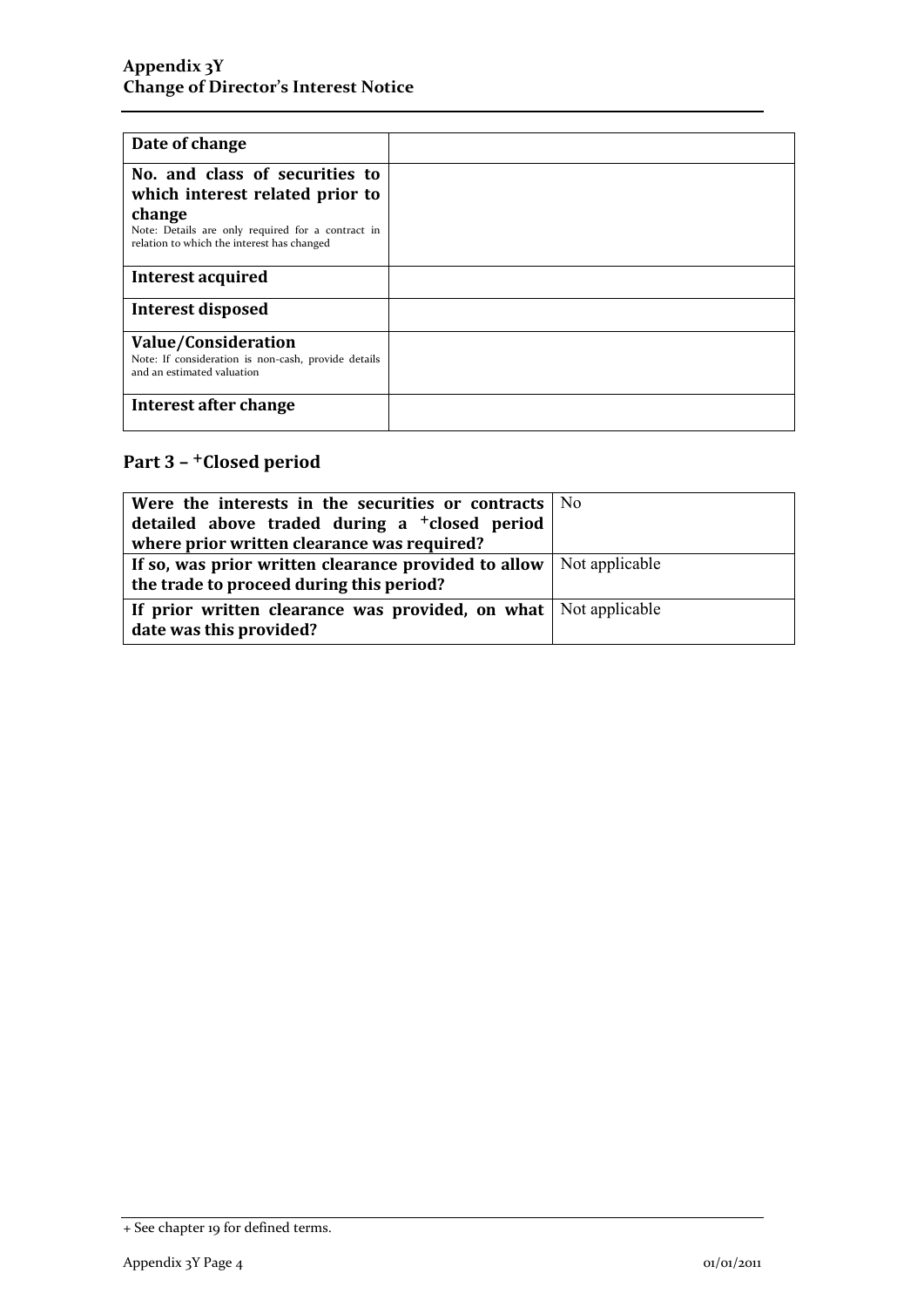*Rule 3.19A.2*

# **Appendix 3Y**

## **Change of Director's Interest Notice**

*Information or documents not available now must be given to ASX as soon as available. Information and documents given to ASX become ASX's property and may be made public.*

Introduced 30/09/01 Amended 01/01/11

| Name of entity | <b>Trigg Mining Limited</b> |
|----------------|-----------------------------|
| <b>ABN</b>     | 26 168 269 752              |

We (the entity) give ASX the following information under listing rule 3.19A.2 and as agent for the director for the purposes of section 205G of the Corporations Act.

| <b>Name of Director</b> | Michael Ralston |
|-------------------------|-----------------|
| Date of last notice     | 2 November 2021 |

#### **Part 1 - Change of director's relevant interests in securities**

*In the case of a trust, this includes interests in the trust made available by the responsible entity of the trust*

Note: In the case of a company, interests which come within paragraph (i) of the definition of "notifiable interest of a director" should be disclosed in this part.

| Direct or indirect interest                                                                                                                                | Indirect                                                                                                                                                                                                  |
|------------------------------------------------------------------------------------------------------------------------------------------------------------|-----------------------------------------------------------------------------------------------------------------------------------------------------------------------------------------------------------|
| <b>Nature of indirect interest</b><br>(including registered holder)<br>Note: Provide details of the circumstances giving rise to the relevant<br>interest. | Michael Ralston and Sharon Ann Ralston<br>as trustee for the Ralston Family Trust.                                                                                                                        |
|                                                                                                                                                            | Mr Ralston is a joint trustee and a                                                                                                                                                                       |
|                                                                                                                                                            | beneficiary of the trust.                                                                                                                                                                                 |
| Date of change                                                                                                                                             | 16 February 2022                                                                                                                                                                                          |
| No. of securities held prior to change                                                                                                                     | 6,065,000 Shares.                                                                                                                                                                                         |
|                                                                                                                                                            | 270,000 options exercisable at \$0.25 per<br>option on or before 31 October 2022<br>(TMGOA Options).<br>200,000 options exercisable at \$0.20 per<br>option on or before 15 July 2023 (TMGOB<br>Options). |
| <b>Class</b>                                                                                                                                               | 1. Shares<br>2. TMGOC Options                                                                                                                                                                             |

<sup>+</sup> See chapter 19 for defined terms.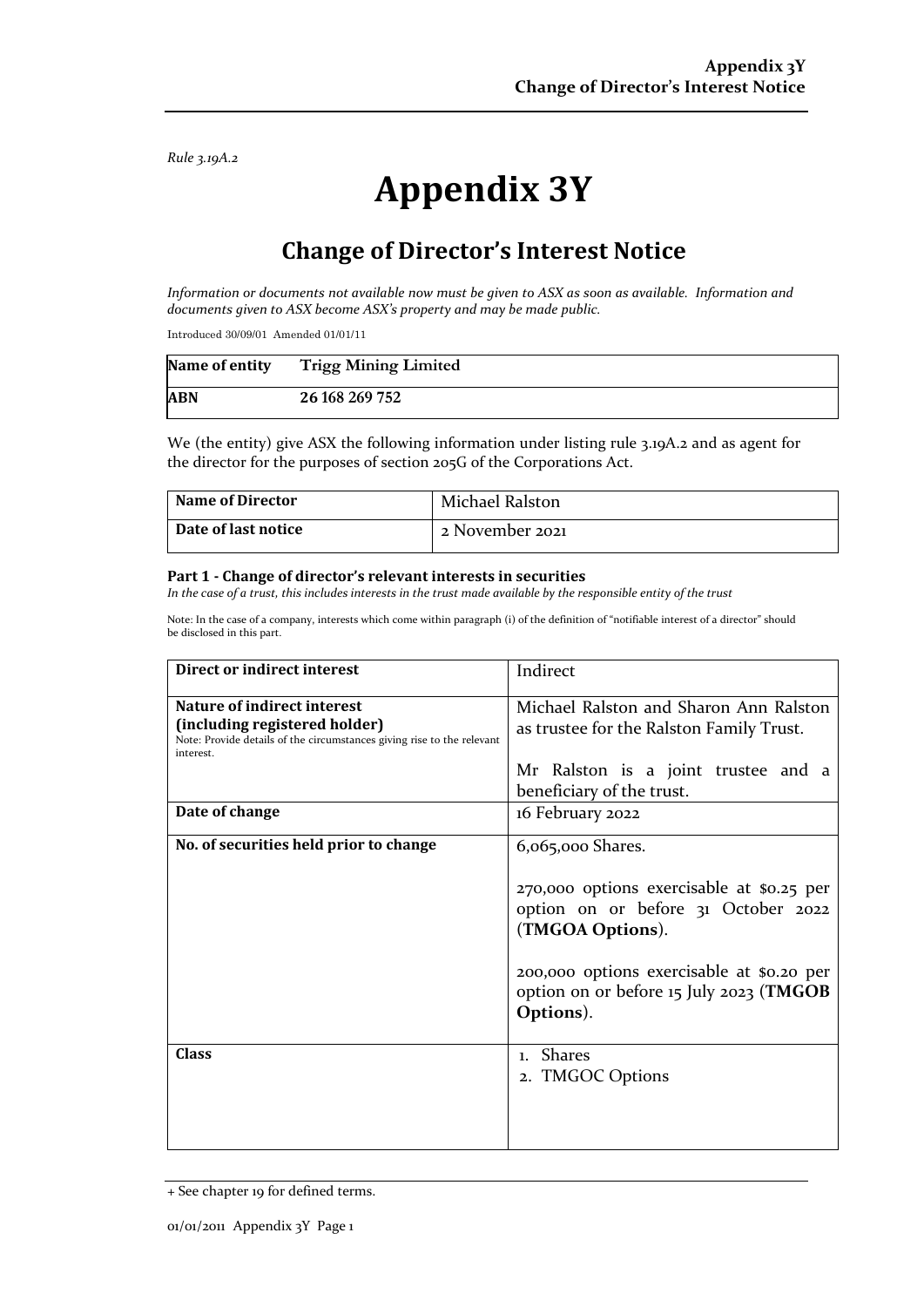| Number acquired                                                                                                                                                            | 1. 249,333 Shares                                                                                    |
|----------------------------------------------------------------------------------------------------------------------------------------------------------------------------|------------------------------------------------------------------------------------------------------|
|                                                                                                                                                                            | 2. 124,666 TMGOC Options                                                                             |
| Number disposed                                                                                                                                                            | Nil                                                                                                  |
| Value/Consideration<br>Note: If consideration is non-cash, provide details and estimated<br>valuation                                                                      | 1. \$0.075 per Share<br>2. Nil. Free-attaching options on a 1-for-2<br>basis under the Rights Issue  |
| No. of securities held after change                                                                                                                                        | Indirect<br>6,314,333 Shares.                                                                        |
|                                                                                                                                                                            | 270,000 options exercisable at \$0.25 per<br>option on or before 31 October 2022<br>(TMGOA Options). |
|                                                                                                                                                                            | 200,000 options exercisable at \$0.20 per<br>option on or before 15 July 2023 (TMGOB<br>Options).    |
|                                                                                                                                                                            | 124,666 options exercisable at \$0.15 per<br>option on or before 16 February 2024<br>(TMGOC)         |
| Nature of change<br>Example: on-market trade, off-market trade, exercise of options,<br>issue of securities under dividend reinvestment plan, participation in<br>buy-back | 1. Participation in the Rights Issue<br>2. Participation in the Rights Issue                         |

#### **Part 2 – Change of director's interests in contracts**

Note: In the case of a company, interests which come within paragraph (ii) of the definition of "notifiable interest of a director" should be disclosed in this part.

| <b>Detail of contract</b>                                                                       | Not applicable. |
|-------------------------------------------------------------------------------------------------|-----------------|
| Nature of interest                                                                              |                 |
| Name of registered holder                                                                       |                 |
| (if issued securities)                                                                          |                 |
| Date of change                                                                                  |                 |
| No. and class of securities to                                                                  |                 |
| which interest related prior to                                                                 |                 |
| change                                                                                          |                 |
| Note: Details are only required for a contract in<br>relation to which the interest has changed |                 |
| Interest acquired                                                                               |                 |
| <b>Interest disposed</b>                                                                        |                 |
| <b>Value/Consideration</b>                                                                      |                 |
| Note: If consideration is non-cash, provide details<br>and an estimated valuation               |                 |
| Interest after change                                                                           |                 |

<sup>+</sup> See chapter 19 for defined terms.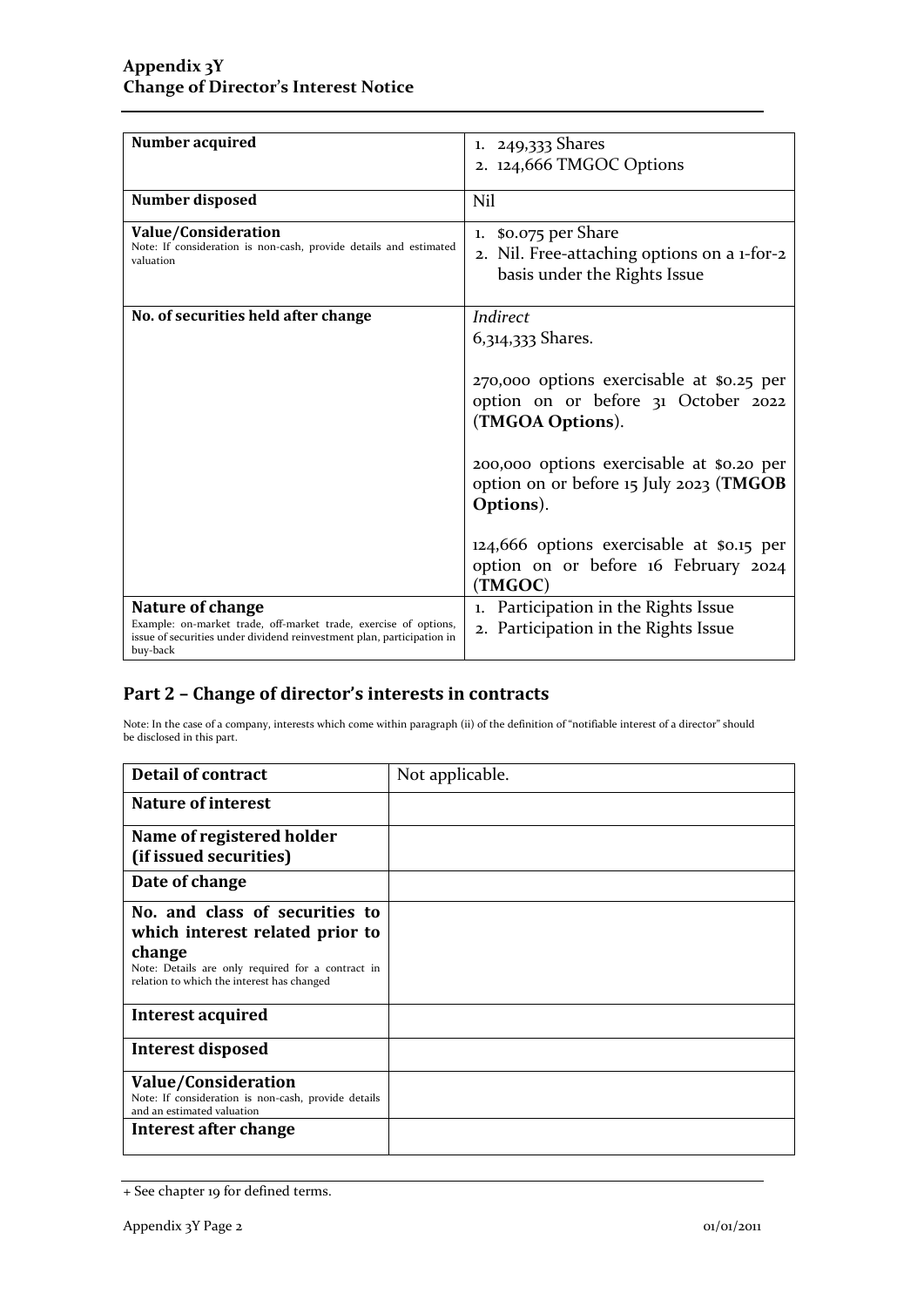### **Part 3 –** +**Closed period**

| Were the interests in the securities or contracts $\vert$ No                |  |
|-----------------------------------------------------------------------------|--|
| detailed above traded during a <sup>+</sup> closed period                   |  |
| where prior written clearance was required?                                 |  |
| If so, was prior written clearance provided to allow $\vert$ Not applicable |  |
| the trade to proceed during this period?                                    |  |
| If prior written clearance was provided, on what Not applicable             |  |
| date was this provided?                                                     |  |

<sup>+</sup> See chapter 19 for defined terms.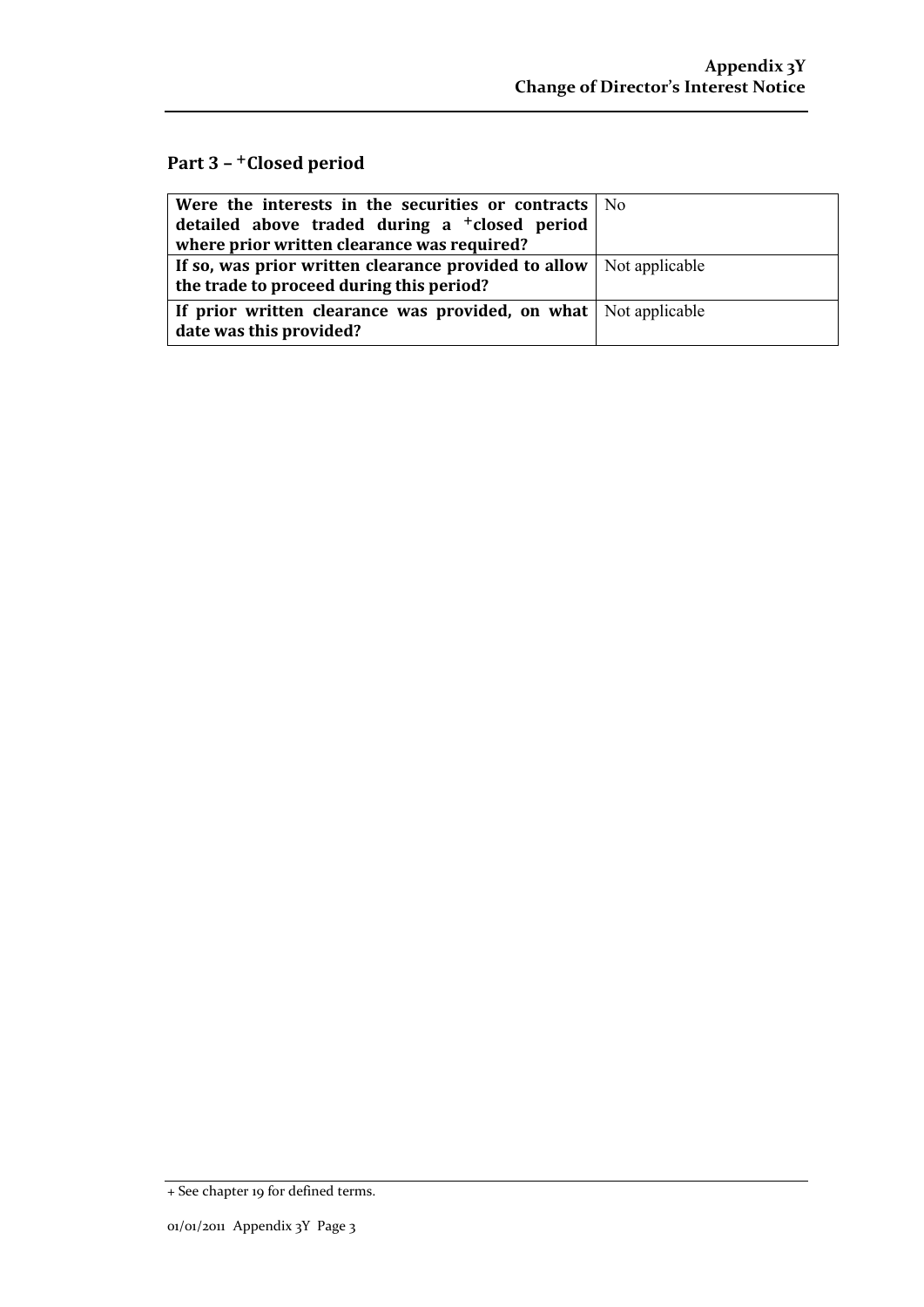*Rule 3.19A.2*

# **Appendix 3Y**

## **Change of Director's Interest Notice**

*Information or documents not available now must be given to ASX as soon as available. Information and documents given to ASX become ASX's property and may be made public.*

Introduced 30/09/01 Amended 01/01/11

| Name of entity | <b>Trigg Mining Limited</b> |
|----------------|-----------------------------|
| <b>ABN</b>     | 26 168 269 752              |

We (the entity) give ASX the following information under listing rule 3.19A.2 and as agent for the director for the purposes of section 205G of the Corporations Act.

| <b>Name of Director</b> | William Bent    |
|-------------------------|-----------------|
| Date of last notice     | 31 October 2021 |

#### **Part 1 - Change of director's relevant interests in securities**

*In the case of a trust, this includes interests in the trust made available by the responsible entity of the trust*

Note: In the case of a company, interests which come within paragraph (i) of the definition of "notifiable interest of a director" should be disclosed in this part.

| Direct or indirect interest                                                                                                                         | Indirect                                                                                                                                                                                                                                                                     |
|-----------------------------------------------------------------------------------------------------------------------------------------------------|------------------------------------------------------------------------------------------------------------------------------------------------------------------------------------------------------------------------------------------------------------------------------|
| Nature of indirect interest<br>(including registered holder)<br>Note: Provide details of the circumstances giving rise to the relevant<br>interest. | William Bent as trustee for The Bent<br>Family Trust.<br>Mr Bent is a beneficiary of the trust.<br>Caninga Capital Pty Ltd as trustee for The<br>Bent Family Superannuation Fund.<br>Mr Bent is a director and shareholder of<br>the trustee and a beneficiary of the trust. |
| Date of change                                                                                                                                      | 16 February 2022                                                                                                                                                                                                                                                             |
| No. of securities held prior to change                                                                                                              | 3,291,399 Shares<br>124,714 options exercisable at \$0.25 per<br>option on or before 31 October 2022<br>(TMGOA Options).<br>221,985 options exercisable at \$0.20 per<br>option on or before 15 July 2023 (TMGOB<br>Options).                                                |

<sup>+</sup> See chapter 19 for defined terms.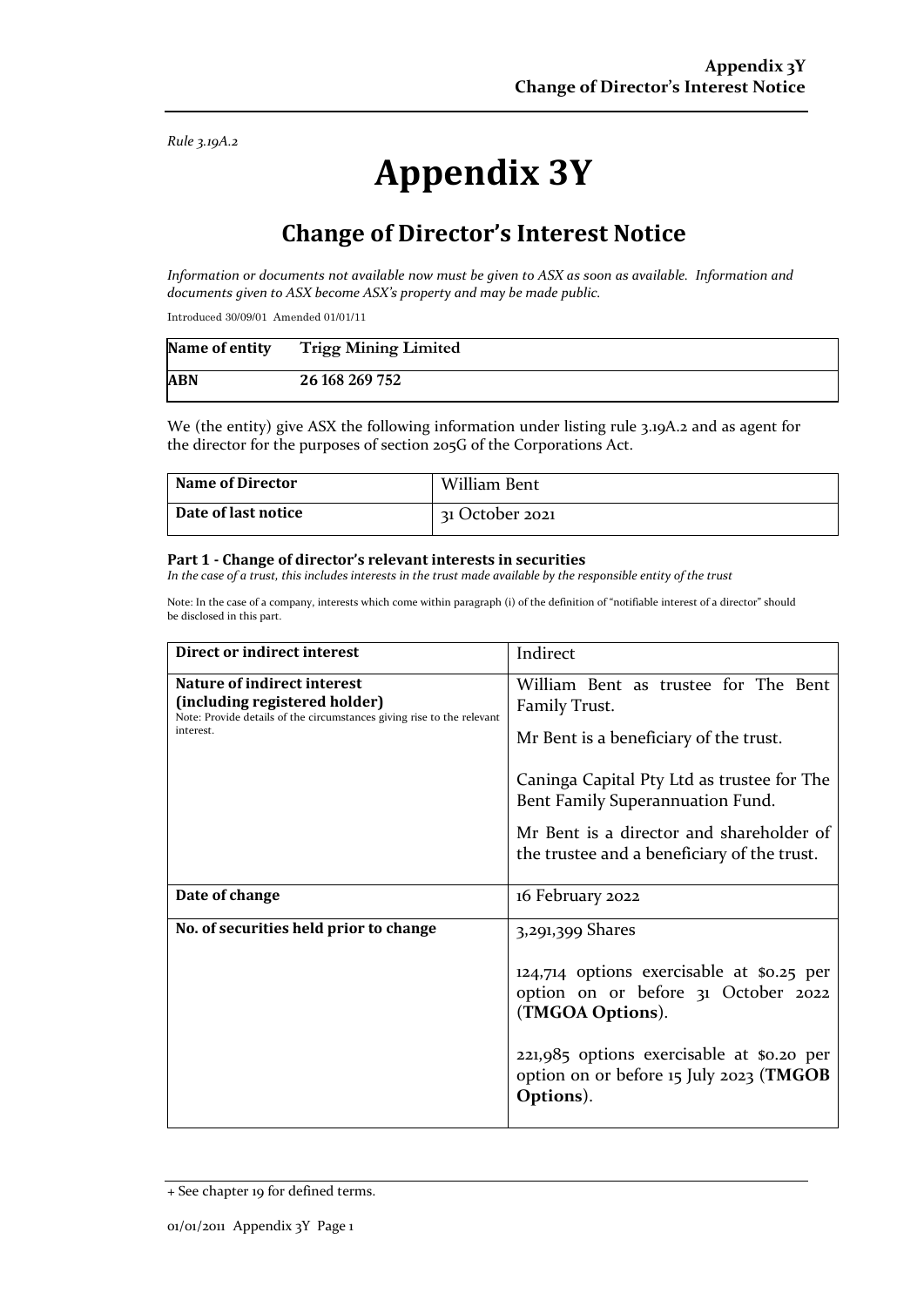| <b>Class</b>                                                                         | 1. Shares                                 |
|--------------------------------------------------------------------------------------|-------------------------------------------|
|                                                                                      |                                           |
|                                                                                      | 2. TMGOC Options                          |
|                                                                                      |                                           |
| Number acquired                                                                      | 1. 266,666 Shares                         |
|                                                                                      | 2. 133,333 TMGOC Options                  |
| Number disposed                                                                      | Nil                                       |
|                                                                                      |                                           |
| Value/Consideration                                                                  | 1. \$0.075 per Share                      |
| Note: If consideration is non-cash, provide details and estimated                    | 2. Nil. Free attaching options on 1-for-2 |
| valuation                                                                            | basis under the Rights Issue              |
|                                                                                      |                                           |
| No. of securities held after change                                                  | 3,558,065 Shares                          |
|                                                                                      |                                           |
|                                                                                      | 124,714 options exercisable at \$0.25 per |
|                                                                                      | option on or before 31 October 2022       |
|                                                                                      | (TMGOA Options).                          |
|                                                                                      |                                           |
|                                                                                      |                                           |
|                                                                                      | 221,985 options exercisable at \$0.20 per |
|                                                                                      | option on or before 15 July 2023 (TMGOB   |
|                                                                                      | Options).                                 |
|                                                                                      |                                           |
|                                                                                      | 133,333 options exercisable at \$0.15 per |
|                                                                                      | option on or before 16 February 2024      |
|                                                                                      | (TMGOC Options).                          |
|                                                                                      |                                           |
|                                                                                      |                                           |
| Nature of change<br>Example: on-market trade, off-market trade, exercise of options, | Participation in Rights Issue<br>1.       |
| issue of securities under dividend reinvestment plan, participation in               | Participation in Rights Issue<br>2.       |
| buy-back                                                                             |                                           |

### **Part 2 – Change of director's interests in contracts**

Note: In the case of a company, interests which come within paragraph (ii) of the definition of "notifiable interest of a director" should be disclosed in this part.

| <b>Detail of contract</b>                                                                       | Not applicable. |
|-------------------------------------------------------------------------------------------------|-----------------|
|                                                                                                 |                 |
| Nature of interest                                                                              |                 |
|                                                                                                 |                 |
| Name of registered holder                                                                       |                 |
| (if issued securities)                                                                          |                 |
|                                                                                                 |                 |
| Date of change                                                                                  |                 |
|                                                                                                 |                 |
| No. and class of securities to                                                                  |                 |
| which interest related prior to                                                                 |                 |
| change                                                                                          |                 |
| Note: Details are only required for a contract in<br>relation to which the interest has changed |                 |
|                                                                                                 |                 |

<sup>+</sup> See chapter 19 for defined terms.